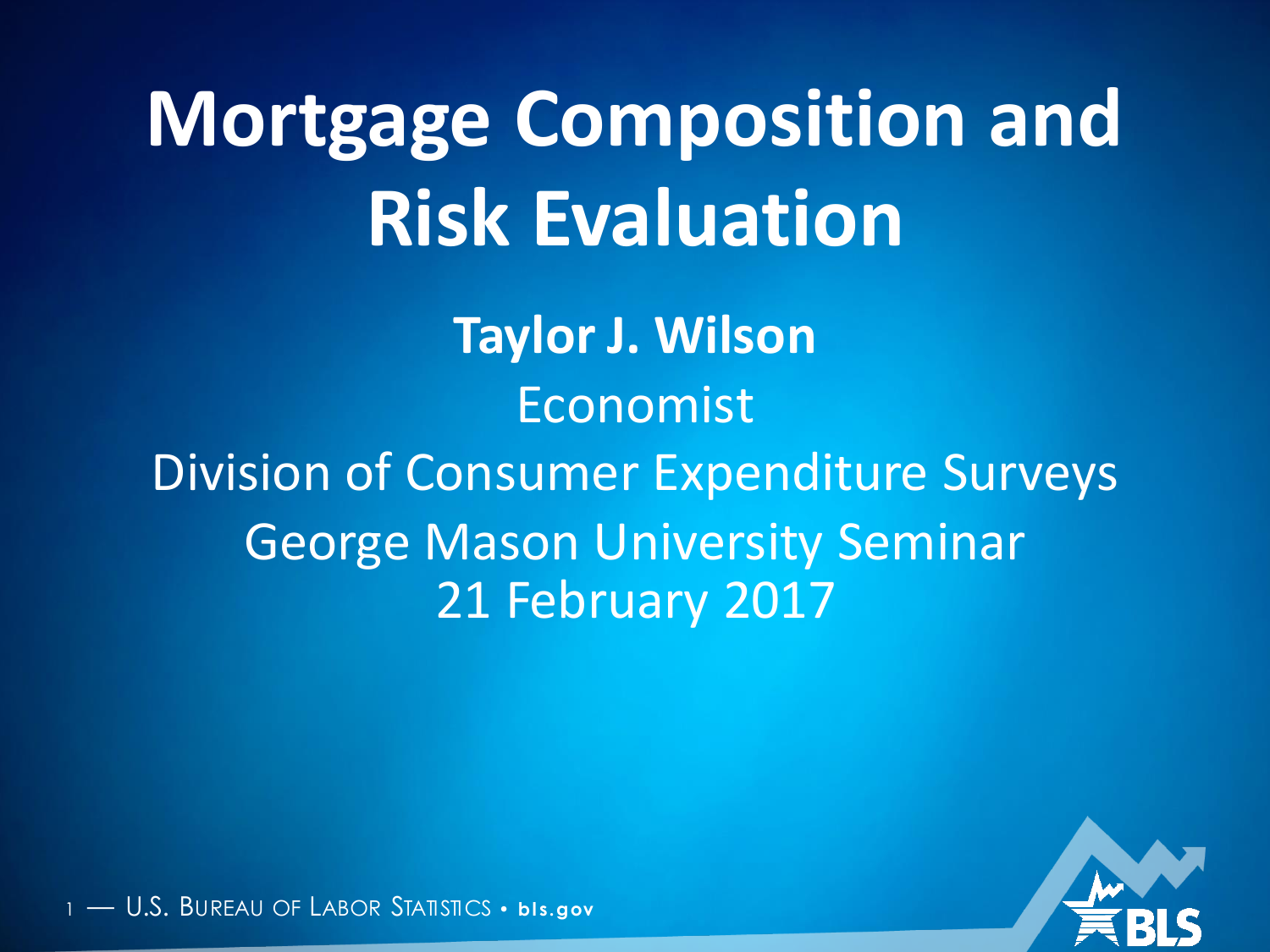## **Introduction**

- 1. Mortgages in the CE Survey.
- 2. A conceptual analysis of risk.
- 3. Connecting mortgages to risk.
- 4. Risk abatement strategies.
- 5. Modeling risk with insurance proxies.

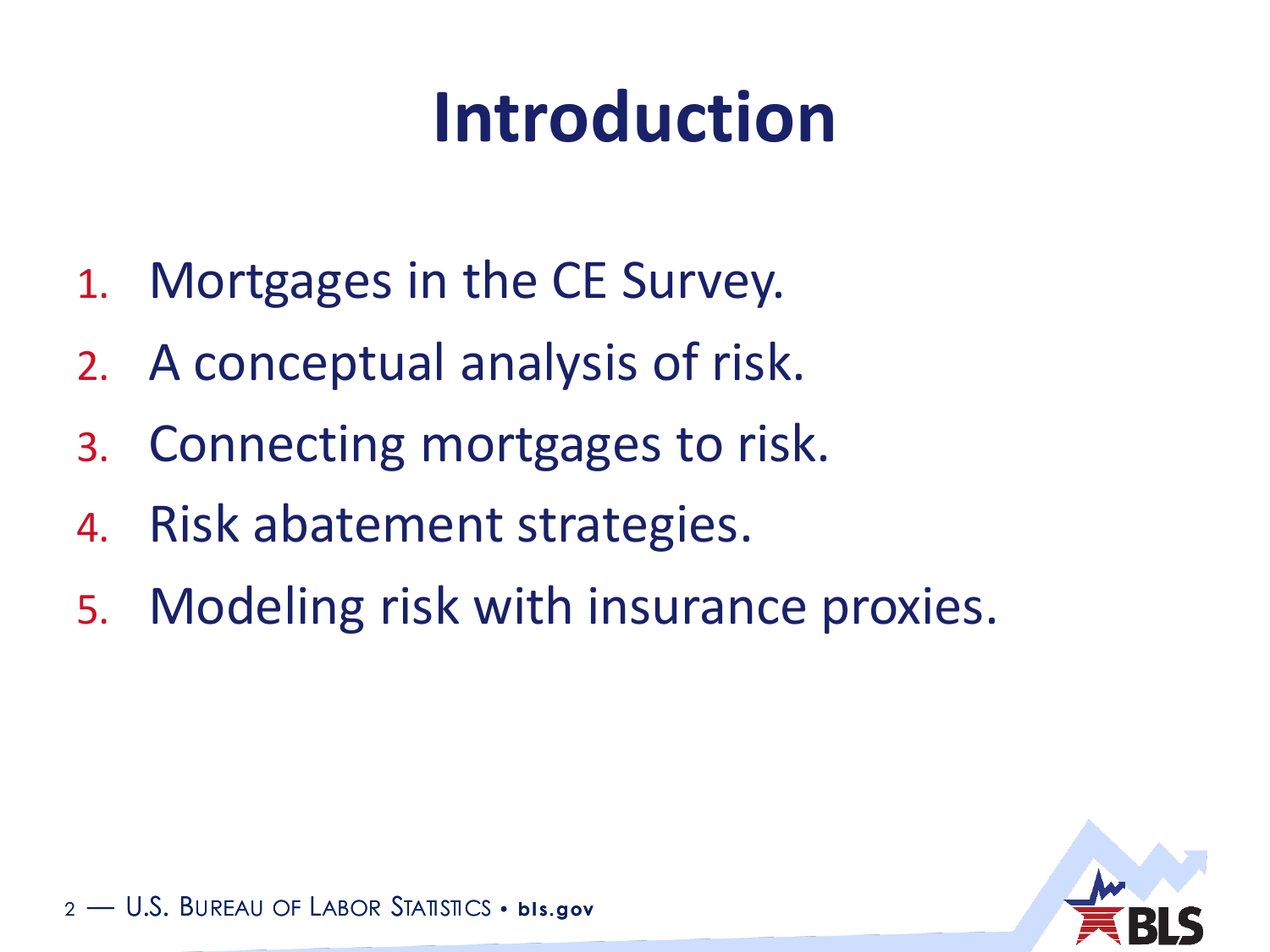#### **Terms and Definitions**

- **Mortgage Composition:** The number of various mortgage instruments reported in the sample as a proportion of the total number of reported mortgages.
- Mortgage Choice: The decision to select one type of mortgage over another.
- **Risk Preference:** The type of behavior a consumer unit exhibits.
- **Risk Evaluation:** Understanding the sources of risk and how they apply to the various instruments.
- **FRM: Fixed Rate Mortgage**
- **ARM:** Adjustable Rate Mortgage



3 - U.S. BUREAU OF LABOR STATISTICS • **bis.gov**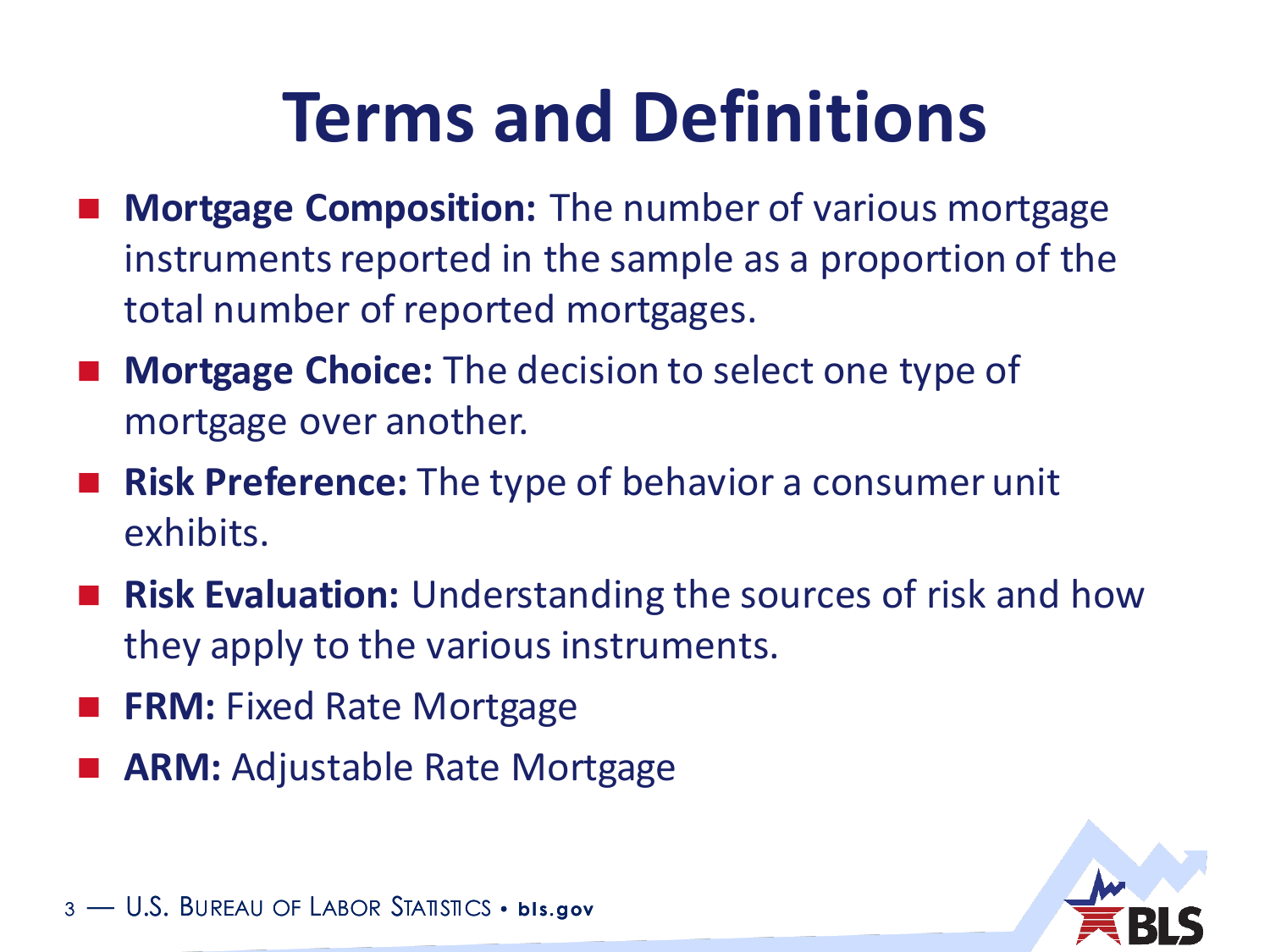## **Mortgage Composition in CE**

- Term
- Interest rate type (i.e. Fixed Rate or Non-Fixed Rate)



CE Variables **Mortgage Instruments** 

- 30yr FRM
- 15yr FRM
- Other term FRM

Non-FRM

|                                                                          | <b>30yr FRM</b>    |                   | <b>15yr FRM</b> $\parallel$ Other Term FRM $\parallel$ | <b>Non-FRM</b>    |
|--------------------------------------------------------------------------|--------------------|-------------------|--------------------------------------------------------|-------------------|
| <b>Number of</b><br><b>Mortgages</b>                                     | 107,991<br>(61.49) | 25,717<br>(14.64) | 17,221<br>(9.81)                                       | 24,685<br>(14.06) |
| Source: 2004-2014 CE Pooled Sample - Percentage of Sample in Parentheses |                    |                   |                                                        |                   |



<sup>4</sup> — U.S. BUREAU OF LABOR STATISTICS • **bl s.gov**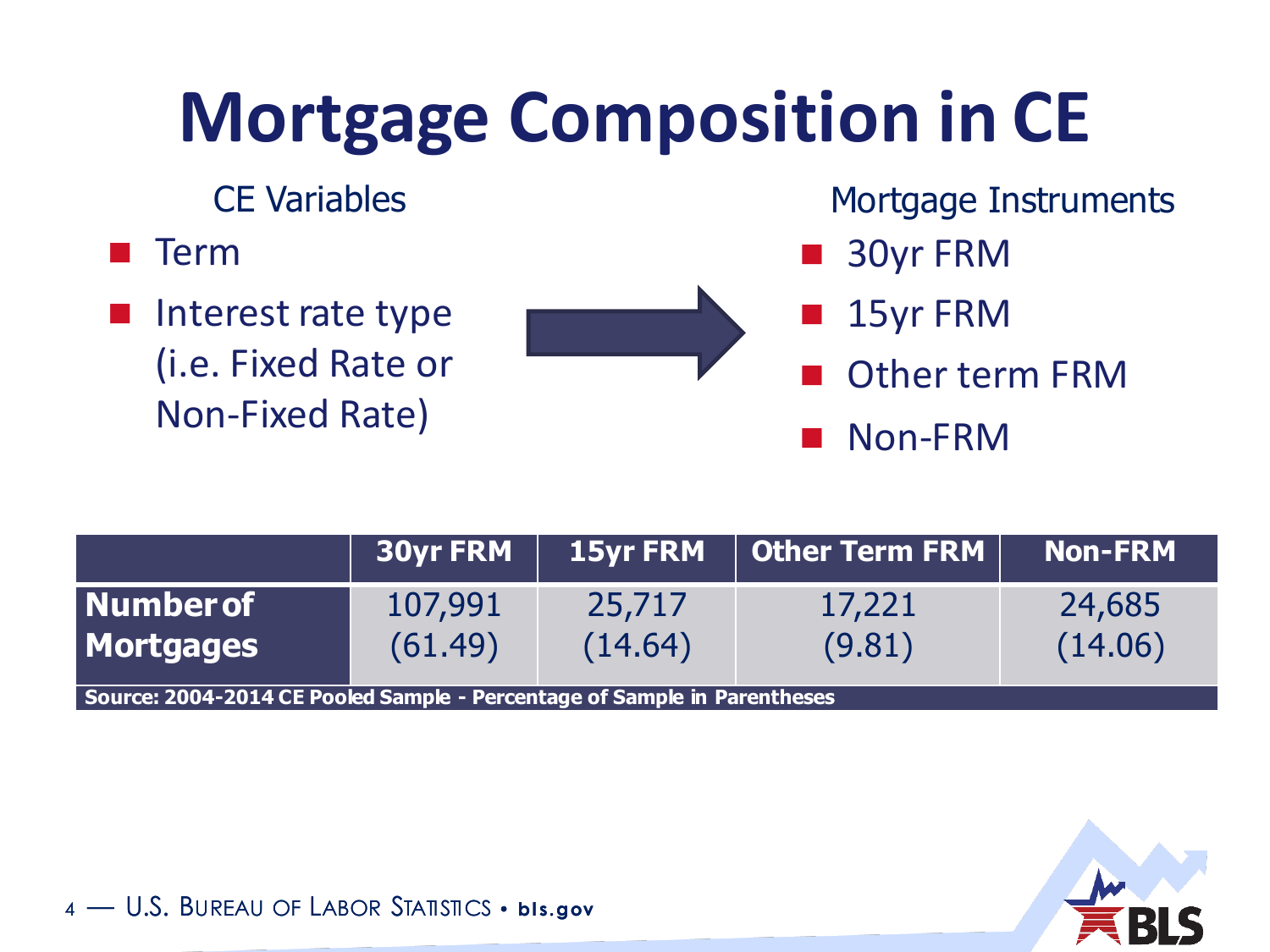



5 - U.S. BUREAU OF LABOR STATISTICS . bis.gov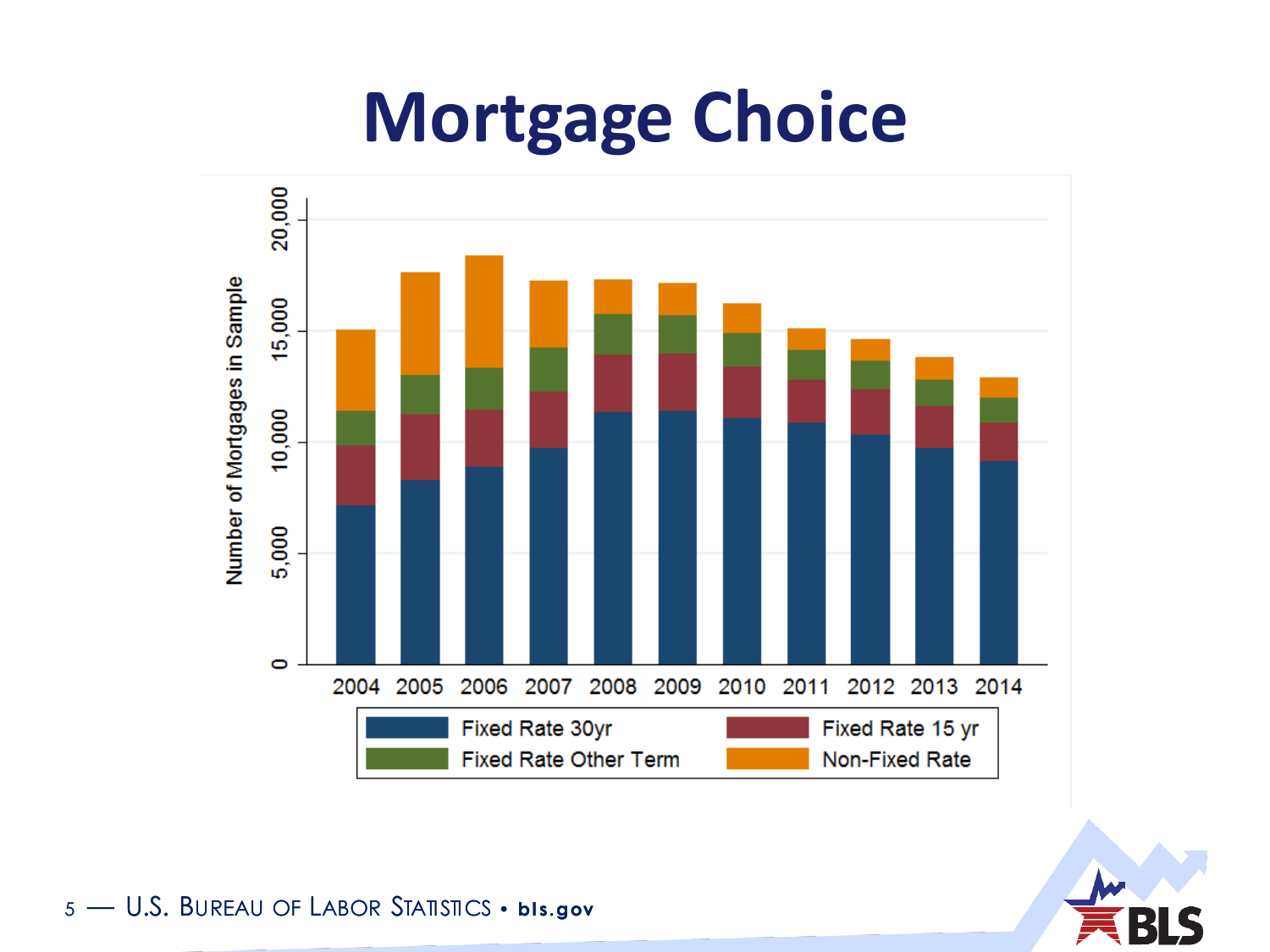#### **Risk Preferences**

#### **Risk Averse**

- ▶ Concave utility of wealth function
- **Risk Neutral** 
	- **Linear utility of** wealth function
- Risk Loving
	- ▶ Convex utility of wealth function





<sup>6</sup> — U.S. BUREAU OF LABOR STATISTICS • **bl s.gov**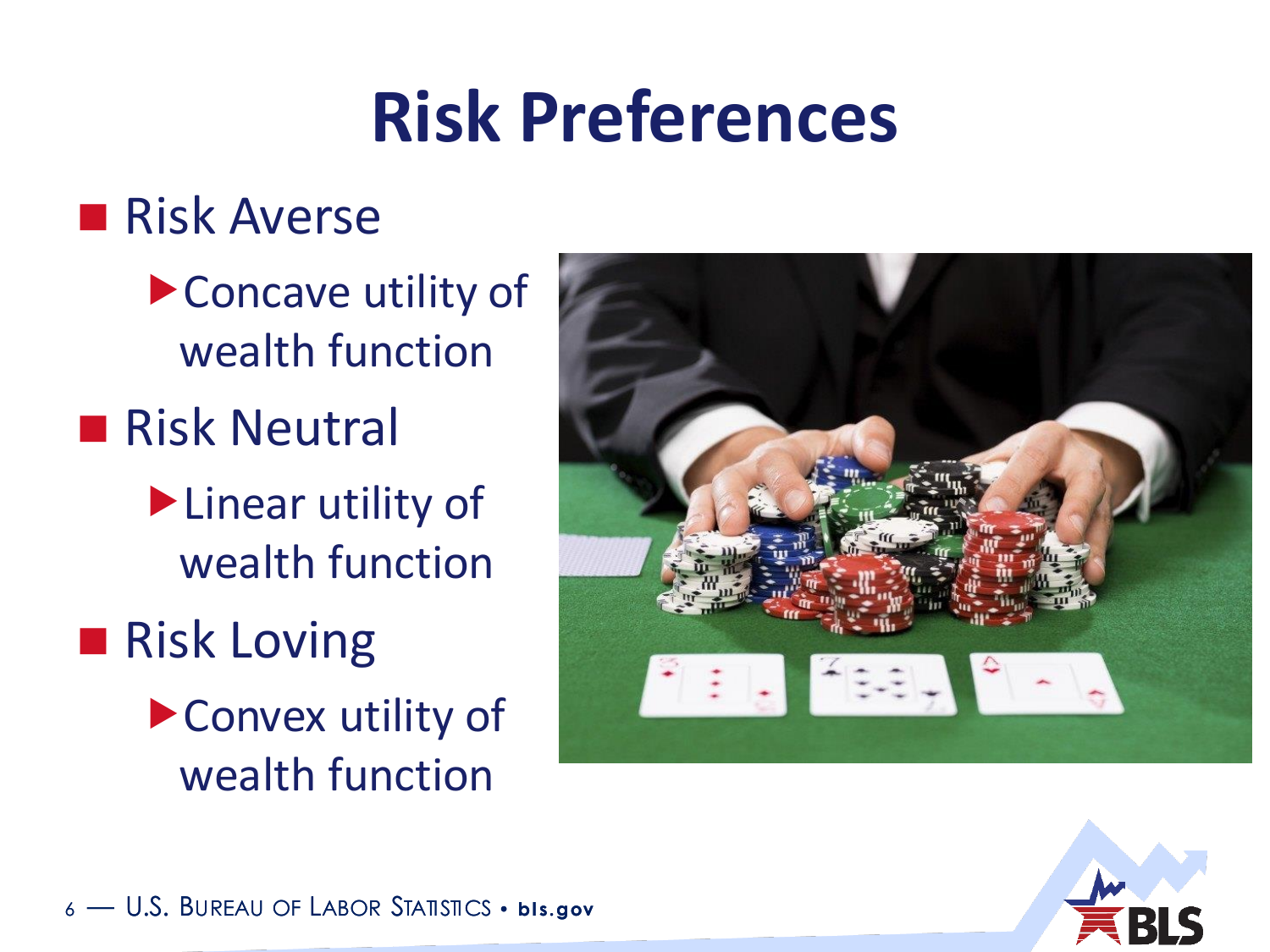#### **Risk Preferences**

- $\blacksquare$  There is good reason to believe that most consumer units will be risk averse. Friend and Blume (1957) and Latane (1959)
- Concavity, negative second derivative, along all values of w assumes absolute risk aversion (i.e. Well behaved utility functions).

 $\partial U^2$  $\partial w^2$  $< 0$ 



U.S. BUREAU OF LABOR STATISTICS • **bls.gov**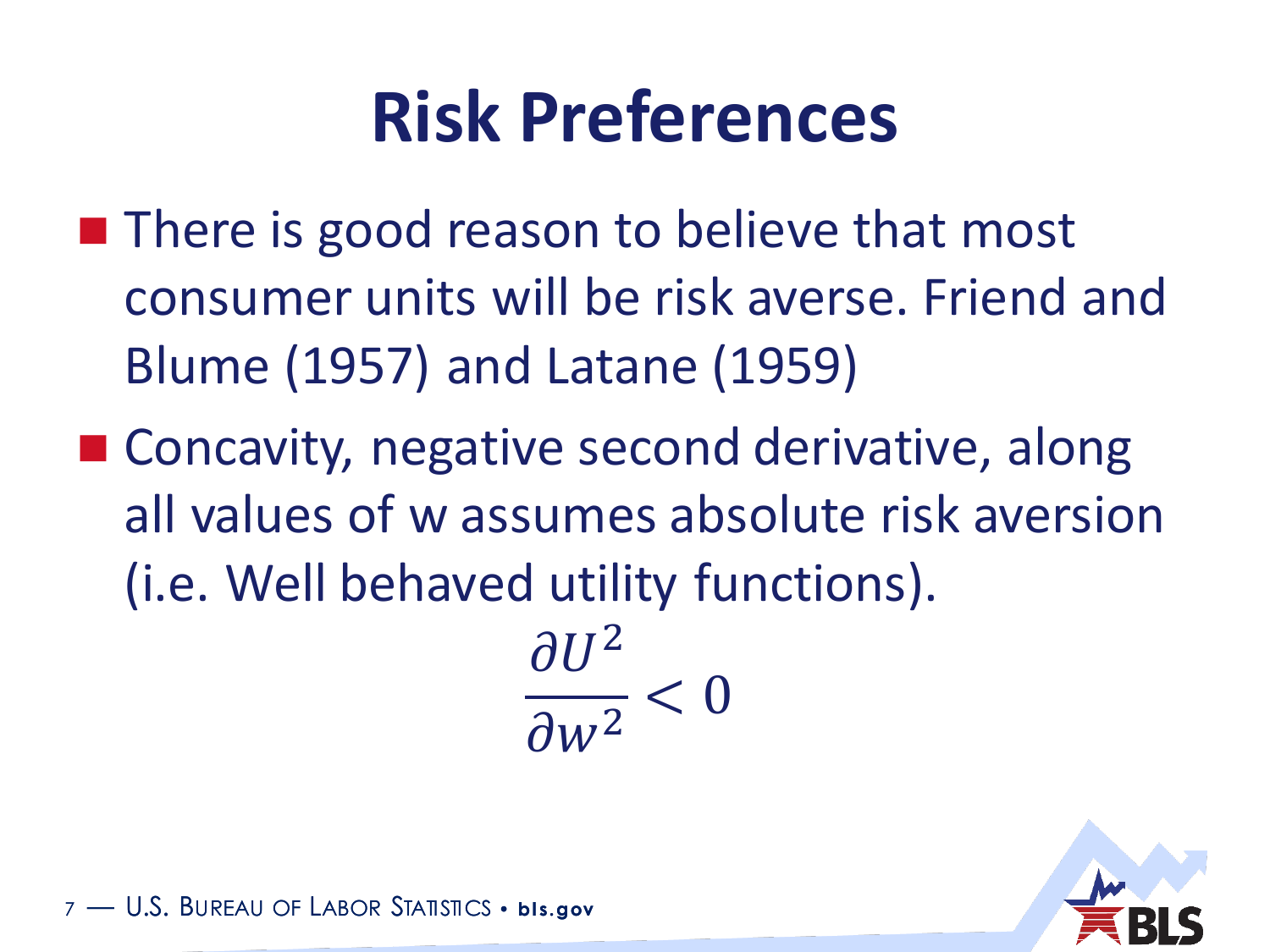#### **Risk Preferences**

- **Utility functions are not estimable.**
- General shape inferred based on behavior of the consumer units.





8 - U.S. BUREAU OF LABOR STATISTICS · bis.gov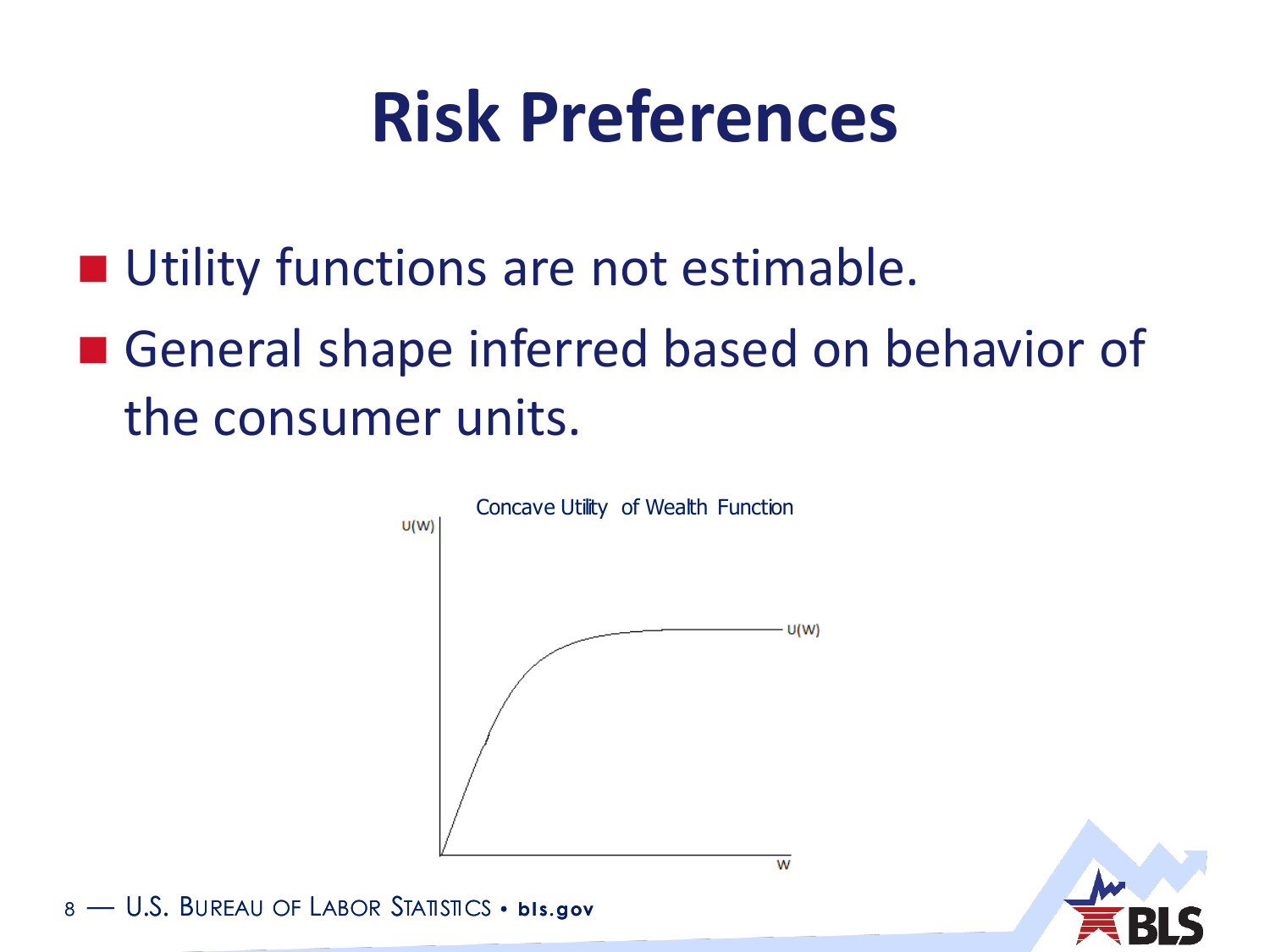#### **Risk Evaluation**

- $\blacksquare$  How do the mortgage instruments fit onto a utility of wealth function?
- Why would risk averse individuals ever select an ARM?



9 - U.S. BUREAU OF LABOR STATISTICS • **bis.gov**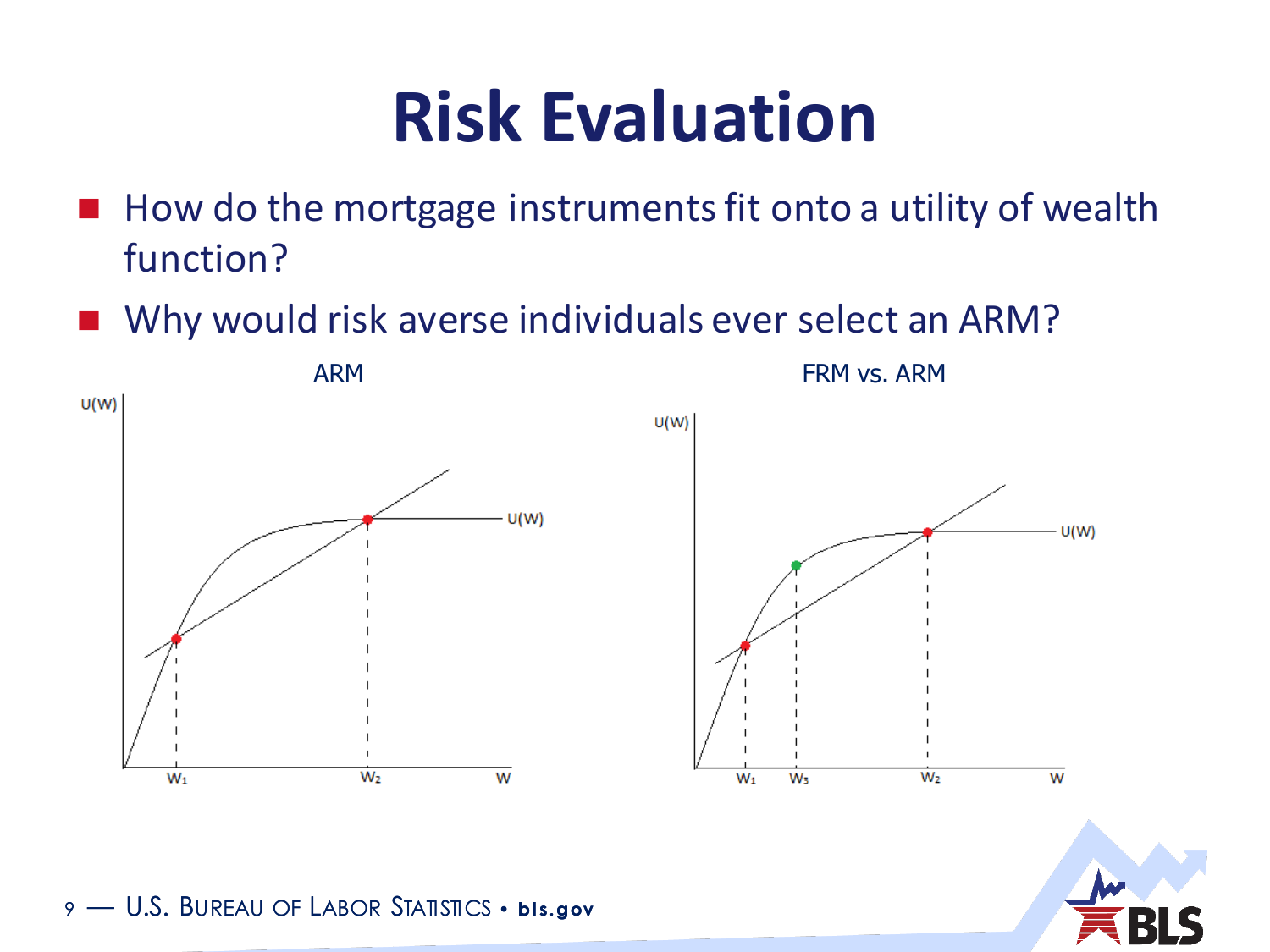## **Risk Evaluation**  $E(U(w)) = \alpha_1 U(w_1) + \alpha_2 U(w_2)$ If  $\alpha_1 = \alpha_2$





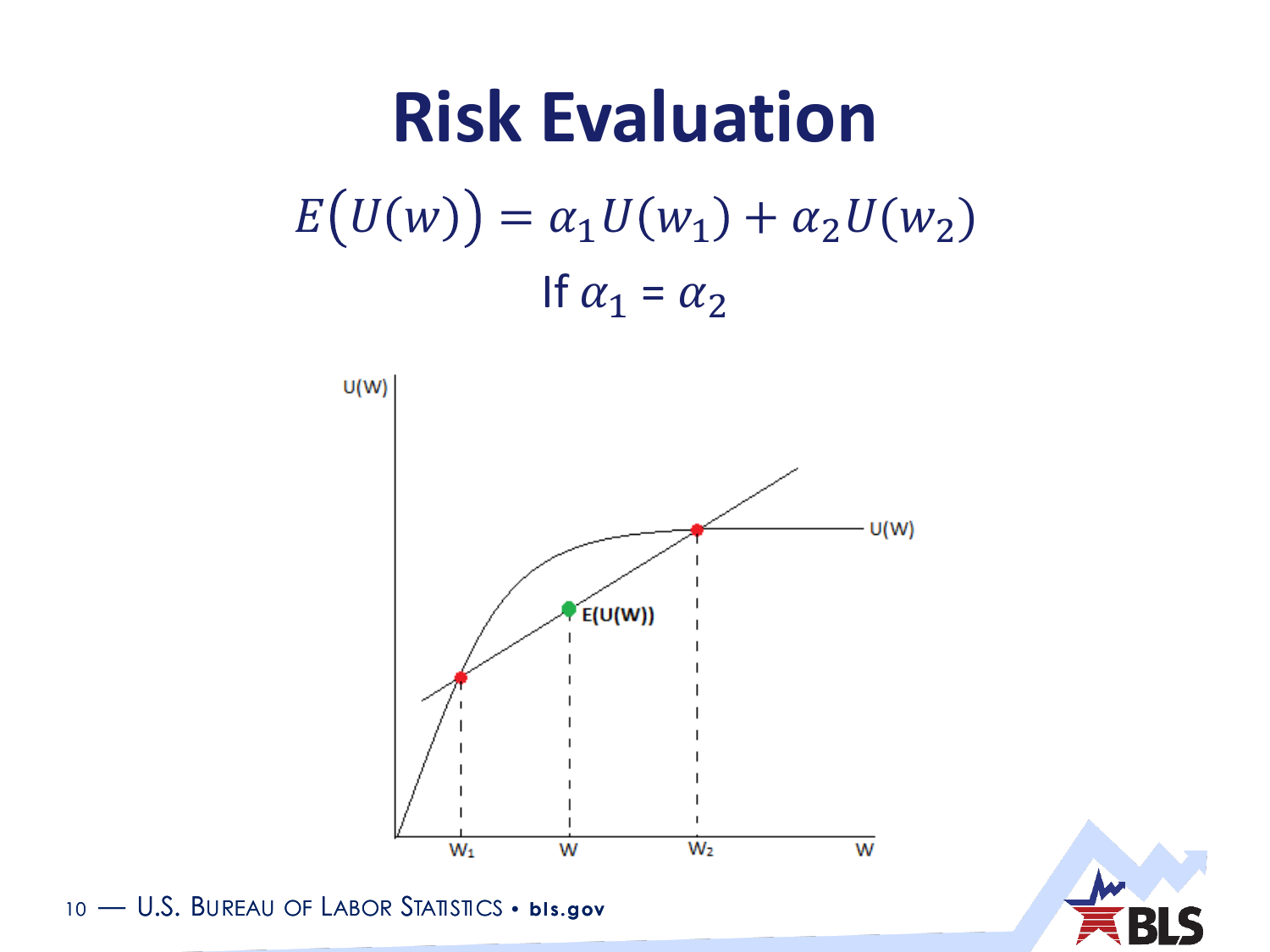#### **Risk Evaluation**

- $w_3$  represents the guaranteed wealth from an FRM in this forward looking period.
- Utility Floor at  $U(w_3)$  $\mathcal{L}_{\text{max}}$





11 - U.S. BUREAU OF LABOR STATISTICS . bis.gov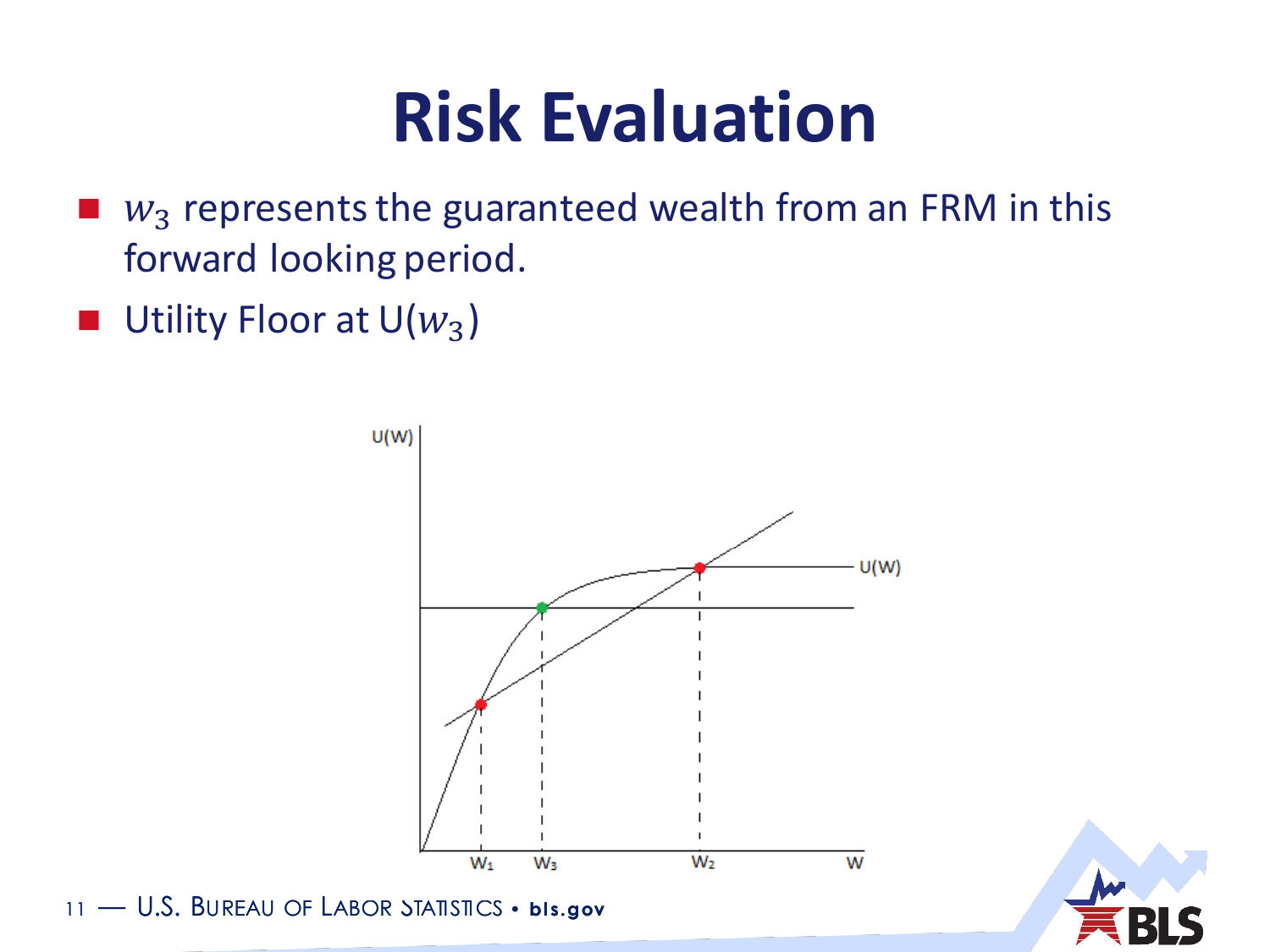#### **Risk Evaluation**  $E(U(w)) = \alpha_1 U(w_1) + \alpha_2 U(w_2)$ If  $\alpha_1$  <<  $\alpha_2$  such that  $E(U(w))$   $\in$  A then  $E(U(w)) > U(E(w))$





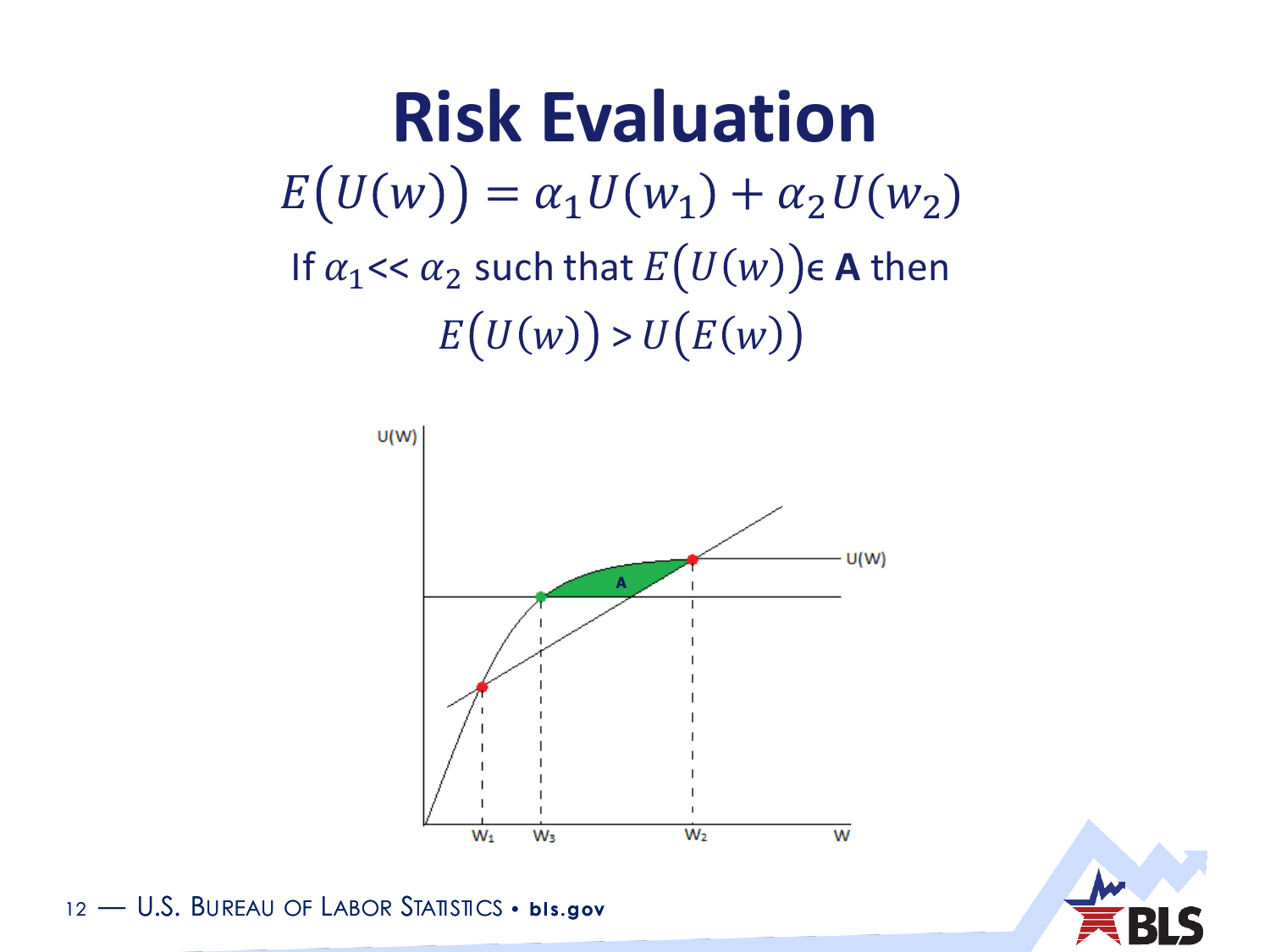



13 - U.S. BUREAU OF LABOR STATISTICS . bis.gov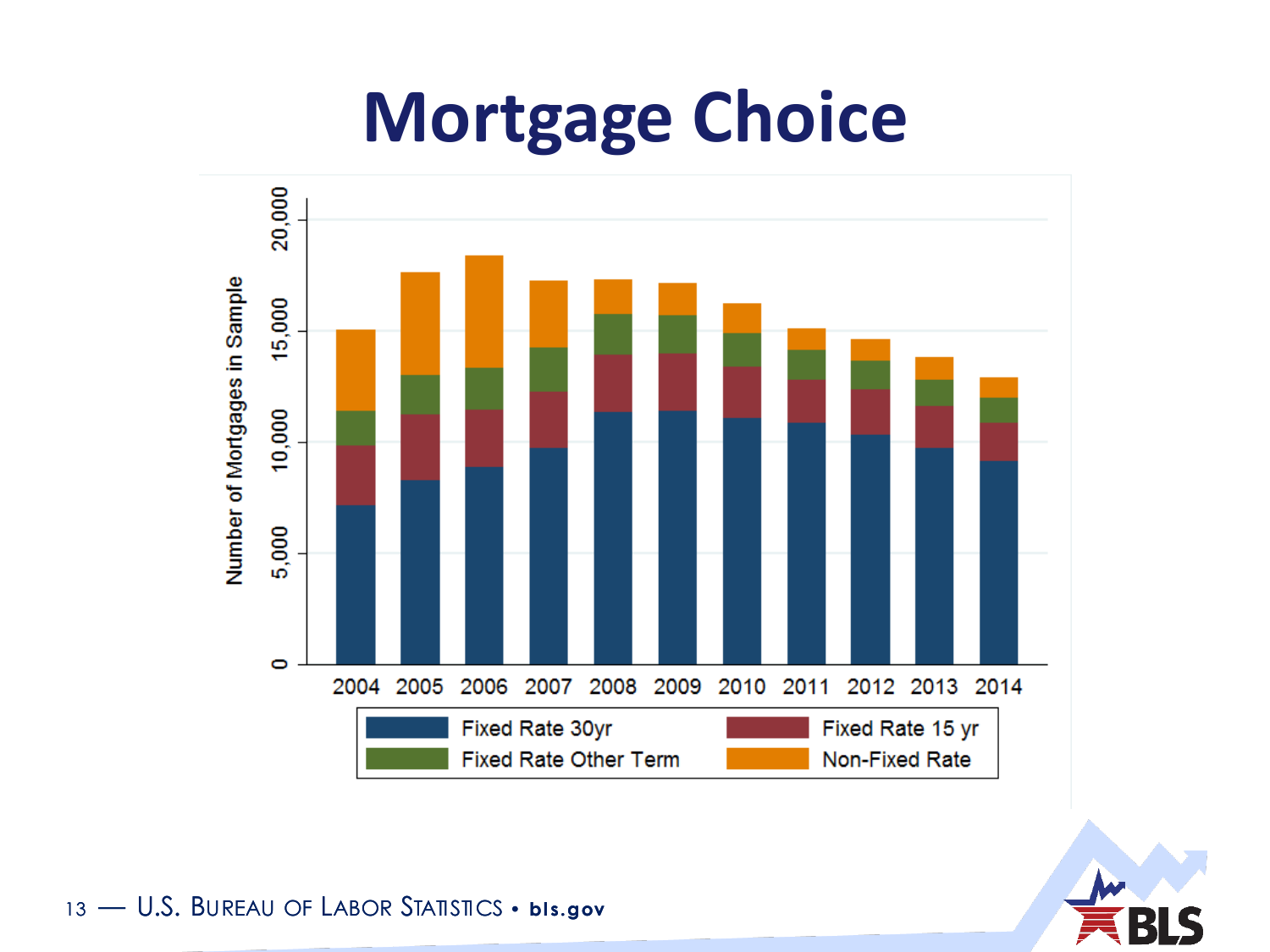#### ■ 2008 is a large shock to the mortgage market.

- $\triangleright$  Size of the market shrunk.
- Mon-Fixed Rate Mortgages diminished as a share of the market.
- $\blacksquare$  How did consumer choice change before and after the shock?



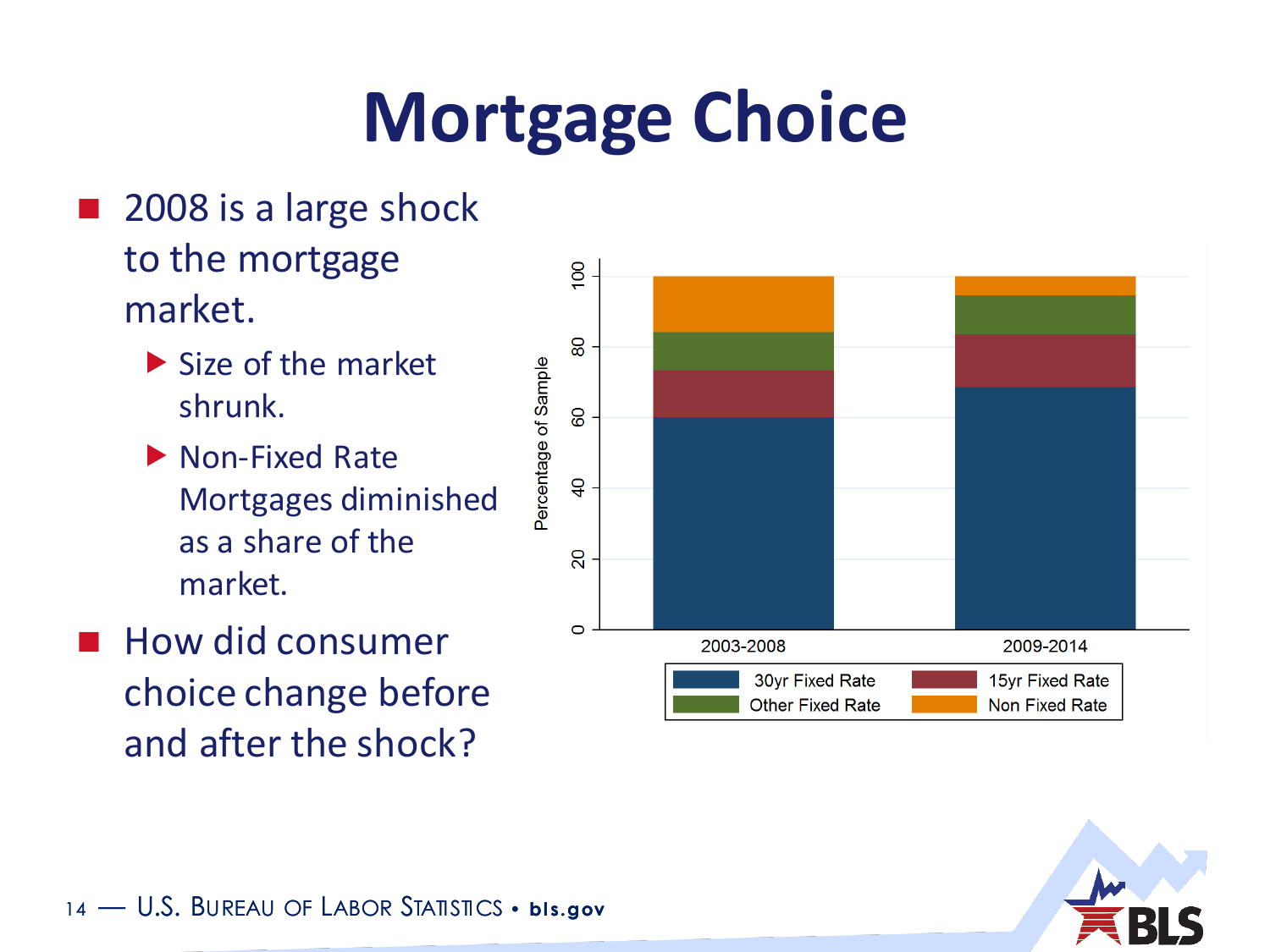■ Risk preferences changed in the sample.

- **Perhaps risk loving people became more risk** averse.
- **Risk loving people chose not to buy houses** anymore.
- $E(U(w)) = \alpha_1 U(w_1) + \alpha_2 U(w_2)$

 $\blacktriangleright \alpha_1 \ll \alpha_2$  turned into  $\alpha_1 \gg \alpha_2$ Individuals moved from ARMs into FRMs.